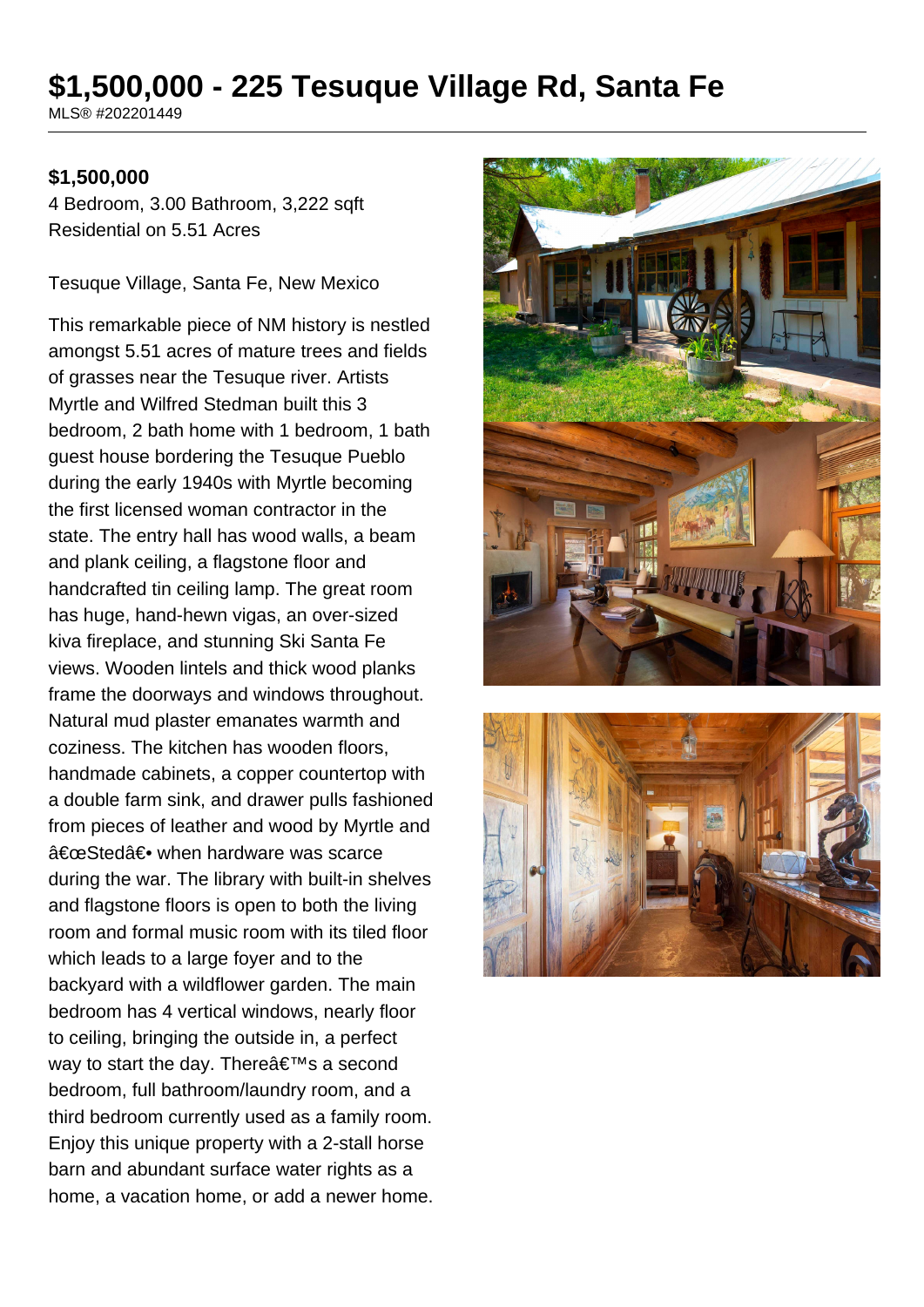# **Listing Details**

| Associate Broker Clara Dougherty |                               |
|----------------------------------|-------------------------------|
| <b>Listing Office</b>            | Dougherty Real Estate Co. LLC |

## **Essential Information**

| MLS®#                 | 202201449               |
|-----------------------|-------------------------|
| Price                 | \$1,500,000             |
| <b>Bedrooms</b>       | 4                       |
| <b>Bathrooms</b>      | 3.00                    |
| <b>Full Baths</b>     | 1                       |
| <b>Square Footage</b> | 3,222                   |
| <b>Square Footage</b> | 13,001 - 4,000          |
| Acres                 | 5.51                    |
| <b>Type</b>           | Residential             |
| Sub-Type              | Single Family           |
| Style                 | <b>North New Mexico</b> |
| Status                | Active                  |
|                       |                         |

# **Community Information**

| <b>Address</b> | 225 Tesuque Village Rd |
|----------------|------------------------|
| Area           | 15-Tesuque Area        |
| Subdivision    | <b>Tesuque Village</b> |
| City           | Santa Fe               |
| County         | Santa Fe               |
| <b>State</b>   | <b>New Mexico</b>      |
| Zip Code       | 87506                  |

## **Amenities**

| <b>Features</b> | Cooking - Electric, Landscaped, Out Buildings, Satellite TV, Security<br>System, Vigas & Beams, Other - See Remarks, Barn/Stables |
|-----------------|-----------------------------------------------------------------------------------------------------------------------------------|
| Garages         | Carport                                                                                                                           |
| <b>Interior</b> |                                                                                                                                   |
| <b>Interior</b> | Concrete, Flagstone, Wood                                                                                                         |
| Appliances      | Dishwasher, Disposal, Dryer, Microwave, Range/Oven, Refrigerator,<br>Washer                                                       |
| Heating         | Panel, Other - See Remarks, Radiant in Floor                                                                                      |
| Cooling         | Room Unit                                                                                                                         |
| Fireplace       | Yes                                                                                                                               |